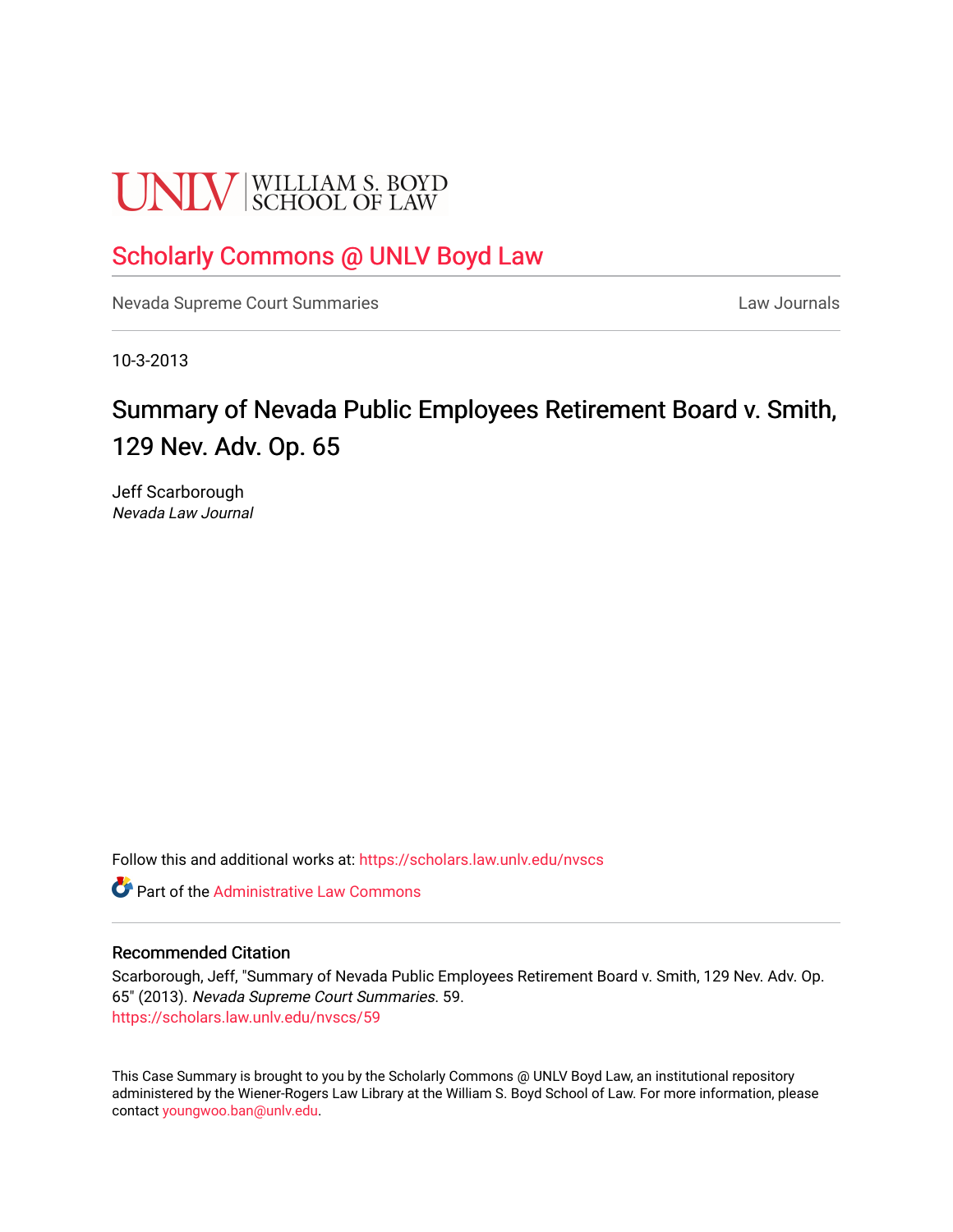*Nev. Pub. Emps. Ret. Bd. v. Smith, 129 Nev. Adv. Op. 65 (Oct. 3, 2013)*<sup>1</sup>

# ADMINISTRATIVE LAW: PUBLIC EMPLOYEE RETIREMENT SYSTEM (PERS)

## **Summary**

The Court determined two issues: (1) whether an employee under the Public Employees' Retirement System ("PERS") could receive retirement benefits before effectively retiring from PERS; and (2) whether an employee under PERS is entitled to equitable relief under NRS 286.190(3)(a) against PERS when PERS did not provide inaccurate information.

# **Disposition**

PERS members may not receive PERS retirement benefits until they effectively retire from PERS, per NRS 286.541. Furthermore, an employee under PERS is not entitled to equitable relief against PERS under NRS 286.190(3)(a) when there is nothing to suggest that PERS falsely recorded information or provided inaccurate information on which the employee detrimentally relied upon.

# **Factual and Procedural History**

Judge Douglas Smith was justice of the peace with 23 years of Public Employees' Retirement System ("PERS") service, and was elected to the Eighth Judicial District Court in November of 2008. Judge Smith consulted with PERS about retirement options using an expected retirement date of December 31, 2008. PERS provided Judge Smith with a guide that stated his effective date of retirement is the day after his last day of employment, the day after his application is received, or the date requested on the application, whichever is later.

Judge Smith consulted Clark County about health insurance. Judge Smith faced a gap between plans. Judge Smith learned that he could extend his and his family's health insurance up to February 1st if he continued as a justice of the peace into January. Judge Smith provided a resignation letter to Clark County designating January 4, 2009, as his last day. Clark County reported Judge Smith's termination date as January 4, 2009, and afforded him coverage through January 31, 2009. Judge Smith received his last Clark County paycheck on December 19, 2008.

Judge Smith waited until January 8, 2009 to file papers required to retire from PERS. By then, he had been sworn in as a district court judge. In that capacity, he was employed by a PERS-eligible employer and earning creditable service with PERS. After research, PERS determined that Judge Smith could not retire from PERS while employed in a PERS-eligible position. PERS therefore denied Judge Smith's application for retirement benefits. Judge Smith appealed PERS's decision to the PERS Board. Judge Smith cited NRS 286.190(3)(a) and asked for an equitable exception to NRS 286.541(2). He argued it was unduly harsh to deny him early retirement benefits because he filed his paperwork three days late. The Board denied Judge Smith's appeal and held that the NRS 286.541(2) "clearly prohibits a member from retiring while he is actively employed and receiving service credit."

 

<sup>&</sup>lt;sup>1</sup> By Jeff Scarborough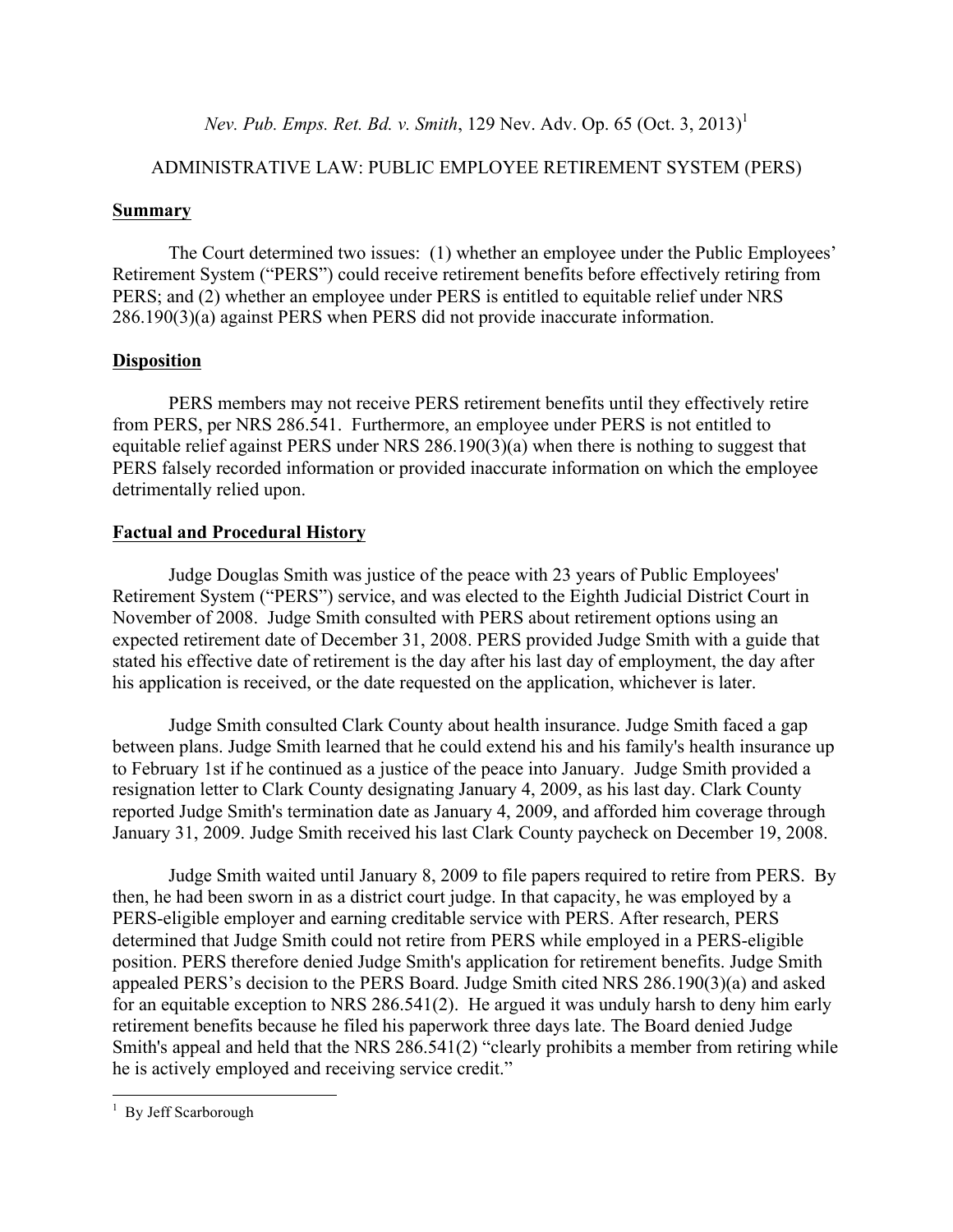Under NRS 1A.280(3)(a), Judge Smith had until March 31, 2009, to give written notice that he intended to withdraw from PERS and participate in Judicial Retirement System ("JRS"). If he did not, he would automatically remain in PERS.<sup>2</sup> Judge Smith signed and faxed his JRS election form on March 31. Judge Smith transmitted the election form under a letter stating that he was doing so "under protest as there is an open appeal process on going." Pursuant to Judge Smith's election, PERS calculated its retirement benefits liability to him at more than \$1 million. On June 15, 2009, PERS transferred that sum to JRS, which has invested and managed it since.

Judge Smith petitioned for judicial review. The district court reversed the PERS Board's decision to deny Judge Smith's retirement application, declared a retroactive retirement date of January 8, 2009, and ordered PERS to pay all retirement payments due retroactive to January 8, 2009. PERS timely appealed. The district court held that PERS should have honored Judge Smith's benefits even after he was sworn in as a district court judge and that PERS should have equitably excused Judge Smith's noncompliance with NRS 286.541 and allowed him to reverse his eventual election to transfer from PERS to JRS.

### **Discussion**

#### *PERS members may not receive PERS retirement benefits until they effectively retire from PERS*.

NRS 286.541(2) defines when a PERS member's retirement becomes effective. Under NRS 286.541(2), retirement becomes effective on whichever of the following days is the later: (a) the day immediately following the applicant's last day of employment; (b) the day the completed application form is filed with the System; (c) the day immediately following the applicant's last day of creditable service; or (d) the effective date of retirement specified on the application form.

To retire from PERS, NRS 286.541(1) requires the member to file a completed application for service retirement allowances with PERS. NRS 286.541(2) defines the effective date of retirement from PERS. It is the latter of the four listed conditions. It can be the day after the employee's last day of employment, if the other three conditions have been met. It can be the day the completed application form is filed with PERS, if the other three conditions have been met. It can be the day after the employee's last day of creditable service, if the other conditions have occurred. Or it can be the effective date specified on the application, again if the other three conditions have been satisfied. Even if an employee has met all the other conditions of NRS 286.541(2), paragraphs (a) and (c) preclude an employee from effectively retiring until the day after the employee's last day of creditable service, whichever is later. Together, paragraphs (a) and (c) thus prevent an in-service distribution. But the district court held that NRS 286.541(2) sets a retirement date only for purposes of calculating benefits, thus allowing Judge Smith to retire from PERS even after going to work for a PERS-eligible employer. This Court found the district court's reading wrong.

Here, the Court found the statute conveys that the retirement from PERS becomes effective when the last of the four specified events occurs. The statute does not establish a

 <sup>2</sup> NEV. REV. STAT.  $\S$  1A.280(5) (2012).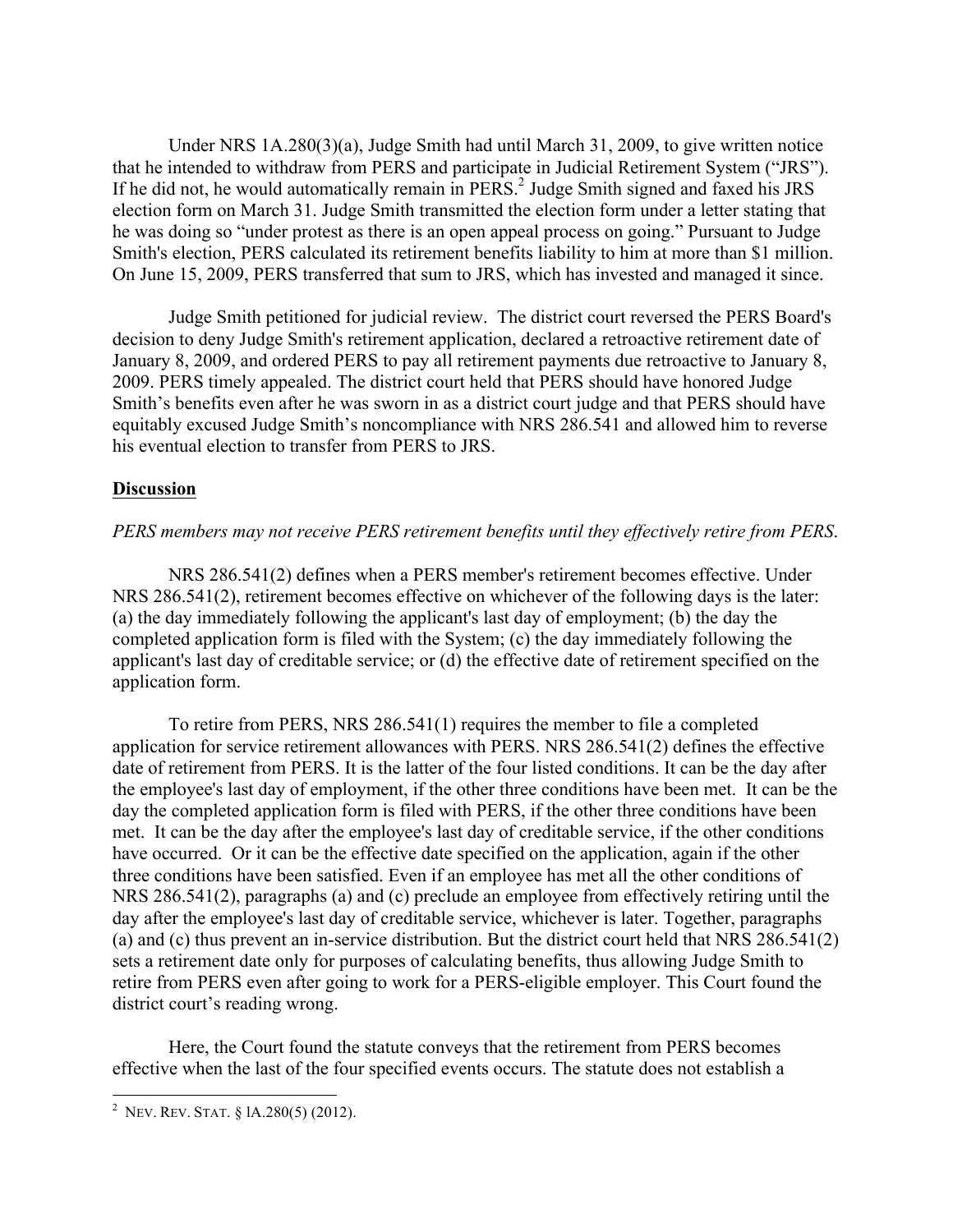retirement date for a limited purpose, and it never uses the word "benefits." It would not make sense if NRS 286.541(2) applied solely to calculating benefits because other sections do so.

The PERS Board governs PERS.<sup>3</sup> PERS does not limit NRS 286.541 to the calculation of benefits. Instead, PERS determines a member's effective retirement date based on information the member provides and which of the four events listed in NRS 286.541(2) occurs last. Thus, the Court concluded that an employee cannot effectively retire from PERS until the day when the last of the four enumerated requirements is complete.

Here, Judge Smith remained an active PERS member until March 31, 2009, when he elected to transfer to JRS. The Board decided that the earliest Judge Smith could have effectively retired would have been January 8, 2009, "[t]he day the completed application form [was] filed with the System."<sup>4</sup> But because Judge Smith took his elected office on January 5, 2009, PERS received the application while he was employed in a PERS-eligible job. Under paragraphs NRS 286.541(2), a member still employed in a PERS-eligible job may not receive retirement benefits because he has not yet reached an effective "last day of employment."

Judge Smith's JRS election further complicates matters since he no longer has a PERS account from which he could draw benefits; all PERS contributions and liabilities have been transferred to JRS. The Court recognized that Judge Smith's dispute with the PERS Board affected his decision to join JRS, but NRS lA.280 does not allow an employee to revoke his decision. Pursuant to NRS lA.280(6), a judge who exercises the option to switch from PERS to JRS "may not re-establish the service for which the liabilities were transferred." Accordingly, after the Board transferred Judge Smith's accrued benefits from his PERS account to his new JRS account, he can no longer participate in or receive benefits from PERS.

#### *Judge Smith is not entitled to equitable relief under NRS 286.190(3)(a).*

NRS 286.190(3)(a) provides that the PERS Board: "May: (a) adjust the service or correct the records, allowance or benefits of any member, retired employee or beneficiary after an error or inequity has been determined, and require repayment of any money determined to have been paid by the System in error, if the money was paid within 6 years before demand for its repayment."<sup>5</sup> NRS 286.190(4) defines "error or inequity" as "the existence of extenuating circumstances, including, but not limited to, a member's reasonable and detrimental reliance on representations made by the System or by the public employer pursuant to NRS 286.288 which prove to be erroneous, or the mental incapacity of the member."

The district court ignored the statute's use of the permissive "may," and contravened the presumption that every word, phrase, and provision in a statute has meaning.<sup>6</sup> "A statute's express definition of a term controls the construction of that term no matter where the term

 

<sup>&</sup>lt;sup>3</sup> See NEV. REV. STAT. § 286.120 (2012).<br><sup>4</sup> NEV. REV. STAT. § 286.541(2)(b) (2012).

<sup>&</sup>lt;sup>5</sup> NEV. REV. STAT. § 286.190(3)(a).<br><sup>6</sup> Law Offices of Barry Levinson, P.C. v. Milk, 124 Nev. 355, 366-67, 184 P.3d 378, 386-87 (2008); In re Prosole, 32 Nev. 378, 383, 108 P. 630, 632-33 (1910).